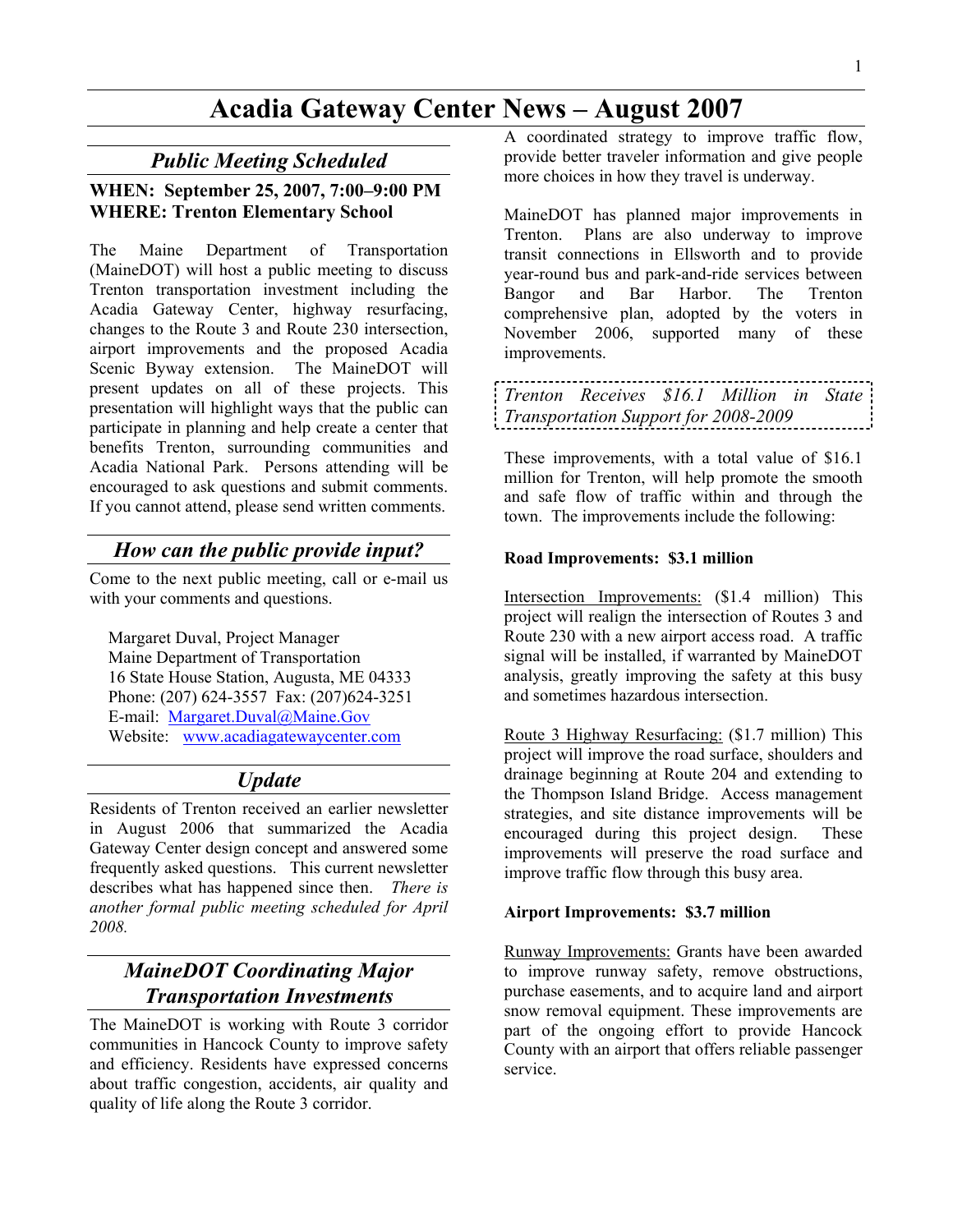#### Acadia Gateway Center: \$9.2 million

This grant substantially pays for the completion of Phase I of the Acadia Gateway Center, which is described in detail below.

#### Other Transportation Projects

Scenic Byway Designation: A committee, composed of town residents and businesses is working with the MaineDOT and the Hancock County Planning Commission on a corridor plan and proposal to extend the Route 3 Scenic Byway from its current ending point at Thompson Island to the Trenton-Ellsworth line. Scenic byway designation will help Trenton to plan for future preservation of scenic, recreational and historic assets along Route 3 and to apply for scenic byway planning and improvement grants.

Improved Directional Signs: Many Trenton residents are frustrated by the volume of through traffic on Route 230 and Bayside Road. Planning is underway to locate signs at various points in Ellsworth indicating that Route 3 is the best route for visitors to take to get to Acadia National Park. The proposed Acadia Gateway Center is expected to draw additional visitor traffic from Route 230 to Route 3.

Ellsworth Strategic Transportation and Recreation Center (STAR): The MaineDOT and various other groups are studying the feasibility of a passenger facility to be located close to High Street and the Calais Branch Rail Line. This facility would provide visitors with information and access to an excursion rail tour, an 86-mile multi-use trail, intercity bus service and transit connections to Mount Desert Island as well as other destinations in Hancock and Washington counties.

This facility would house the Ellsworth Chamber of Commerce, an information room, bus and automobile parking and ticket sales for the excursion rail. This facility would serve as the next link in a passenger transportation system that will provide more convenient bus service between Hancock County, Bangor, Portland and beyond.

### Island Explorer Expands Bus Service

New buses are arriving this summer to replace older buses and enable Downeast Transportation Inc., a non-profit transportation provider in Hancock

County, to improve services to Trenton and Mount Desert Island. These buses are part of the overall effort to reduce vehicle congestion in Trenton and on Mount Desert Island.

## Acadia Gateway Center: Questions And Answers

Why is this facility needed? Automobile congestion within Acadia National Park and on the roads to the park has been a concern for many years. The Island Explorer has been successful at removing cars from the park, but is currently designed to serve people on Mount Desert Island. The new Acadia Gateway Center would invite day visitors to use the Island Explorer service starting in Trenton, as well as commuters to the island who would use year-round commuting buses. MaineDOT is required by law to consider alternatives prior to undertaking highway widening projects. Alternatives, such as highway preservation, public transit, pedestrian and bicycle facilities can save money, reduce pollution and increase quality of life. Also, taxpayers cannot afford to pay for endless highway widening projects when there are other, less expensive ways to manage traffic congestion.

What Will be Built and When? As presently foreseen, there are four phases to the project. The first phase, scheduled for completion in 2009, would include some commuter and staff parking, utilities and a bus maintenance facility. The facility would accommodate all aspects of Downeast Transportation's business including; the seasonal Island Explorer bus service, year-round bus service, and weekday commuter bus service.



Phase 2 (targeted completion date: 2012) would include the construction of the transit facility, National Park information and pass sales, regional chamber of commerce information area and restrooms.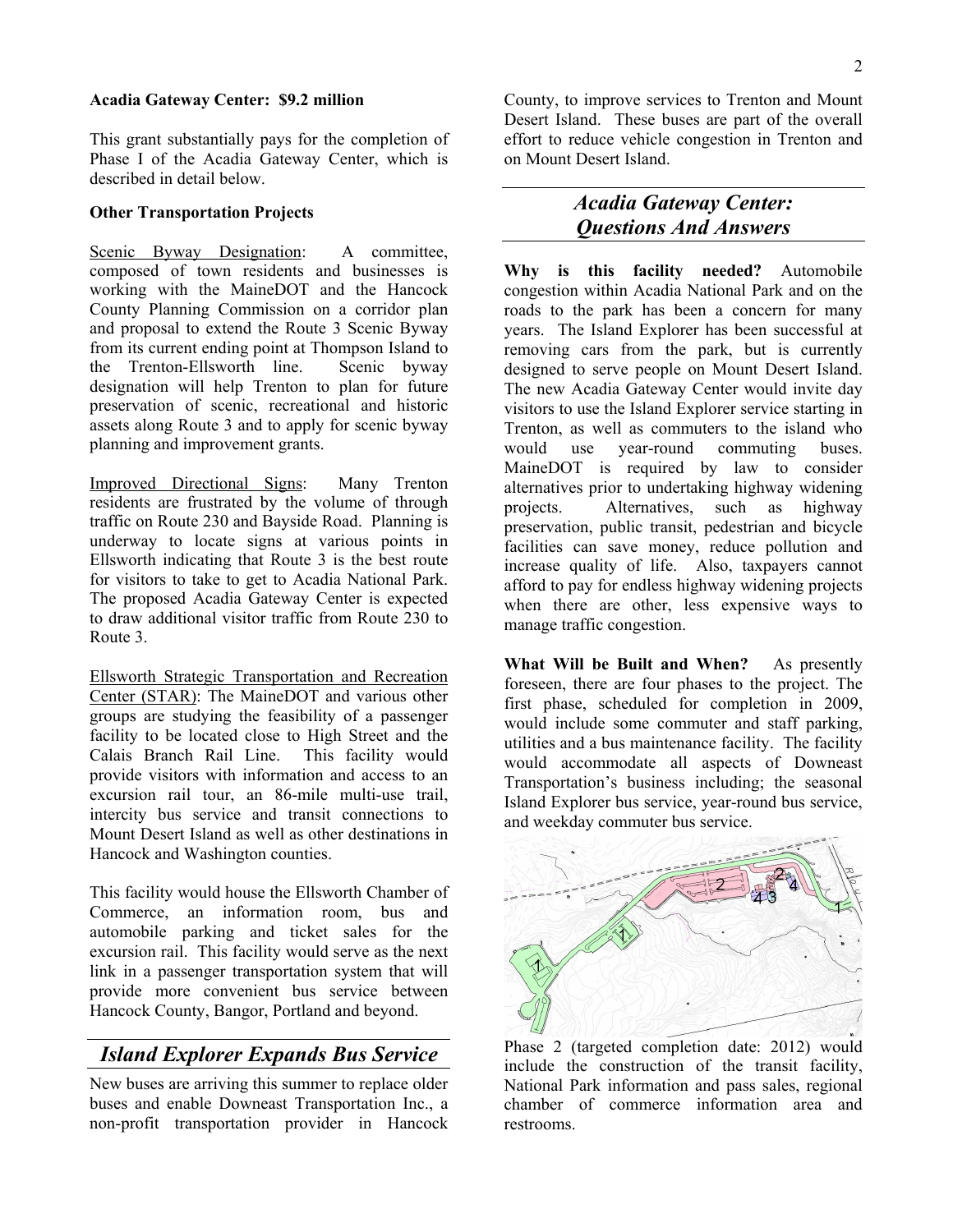Phase 3, (targeted completion date: 2012) would include the construction of the National Park Service's welcome center. The park's Hulls Cove Visitor Center in Bar Harbor would continue to operate, while the park's smaller information center on Thompson Island may be closed when its functions move to the AGC.

Phase 4, proposed, would consist of theaters and the development of the auxiliary space on the site, if viable uses were identified.

Will MaineDOT provide Trenton with financial support for hosting the Acadia Gateway Center? The MaineDOT is not permitted to make unrestricted payments to towns for transportation infrastructure. However, as described above, the MaineDOT has proposed to invest more than \$16.1 million in Trenton for highway and airport improvements as well as Phase I of the Acadia Gateway Center.

The Crippens Creek property presently pays about \$1,600 annually in taxes, which would be lost since the land would no longer be subject to property taxation. The lost tax revenue represents less than 1% of approximately \$2.4 million raised in property taxes in Trenton.

Would Trenton have to provide any municipal services to the site? Local agencies met in May 2006, to discuss emergency services. The group determined that existing municipal services had the capacity to provide coverage for the proposed facility. The Trenton fire department would provide primary services and County Ambulance would provide ambulance service. Basic safety, security, snow removal, solid waste removal, and recycling services would be provided by the facility occupants. Since there is no residential development proposed for the property, there would be no impact on the school system.

What are the effects on the environment? An environmental assessment was completed and is available at www.acadiagatewaycenter.com. The Federal Transit Administration and National Park Service have concluded that this project will have no significant adverse environmental impacts. There are extensive areas of wetlands, which are protected by state and federal law. All buildings, other structures, and parking areas would be located to minimize impacts on any wetlands. Vehicle storage, maintenance, and fueling operations would be designed in accordance with federal, state, and local guidelines.

Approximately 27 acres of the 369-acre parcel would be developed. The remaining land would be permanently protected as open space. The undeveloped land likely would be managed by a local land conservation group, and some outdoor recreational activities might be allowed by the landowners. Preserving areas of open space is consistent with the recommendations of Trenton's comprehensive plan.

How would this project affect traffic congestion and safety? The project would be designed to assure that all traffic safely enters and exits the site from Route 3. Overall, the project should have a positive impact on traffic flow since it will make it easier for more people to car pool or travel by bus rather than car, thereby reducing traffic congestion on Route 3 If public transit options are not introduced, traffic on Route 3 is projected to increase at a rate of 2.5 percent per year. Traffic on Route 3 in Trenton is already about 20 percent over its design capacity during peak times. The project is part of a multi-prong effort to address traffic congestion between Bangor and Mount Desert Island. Road improvements, expanded transit services and better driver information are expected to contribute to safer and more efficient travel.

Would the increased use of buses hurt local businesses? The local and regional chambers of commerce met in May 2006, to discuss how this facility can help their businesses. Designed correctly, the Acadia Gateway Center would help people find information about local businesses. Chamber of Commerce representatives would be on hand to provide information about local business.

Most visitors will still use their cars to visit Acadia National Park, and may be more likely to visit Trenton businesses after highway improvements make it easier to exit and enter. People who continue their journey by bus will still see Trenton businesses and have an opportunity to return later by bus or car.

The Center would be designed to minimize competition with private sector operations. There are no plans for restaurants or general retail operations on the property. A small sales outlet selling park-related items such as books on park history and trails and some vending machines are possible.